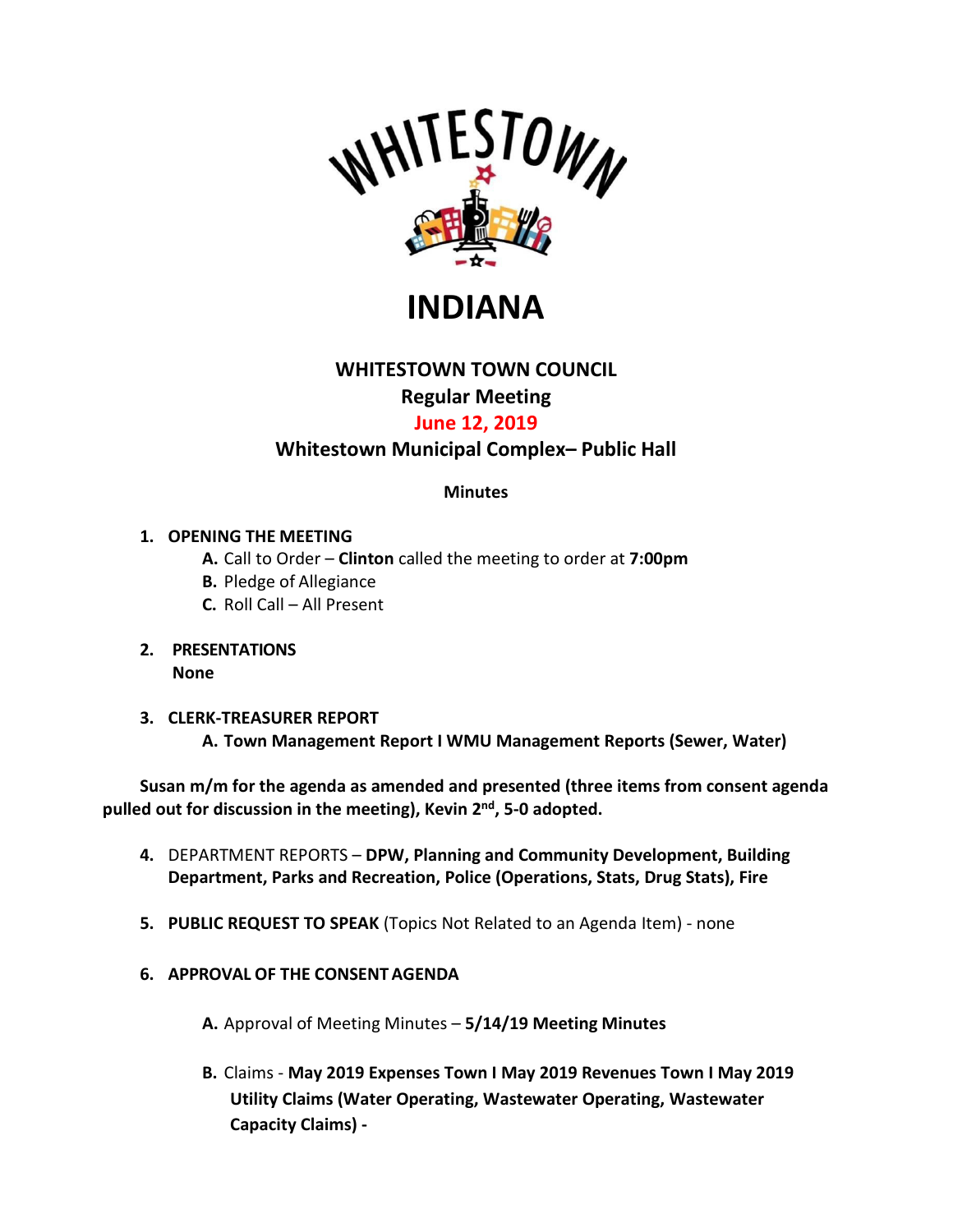- **C.** Consider an Expenditure Exceeding \$5000 (NTE \$50,000: AV Equipment for PR Department/Public Hall) -
- **D.** Consider an Expenditure Exceeding \$5000 (NTE \$20,000: AC PublicHall) -
- **E.** Consider an Expenditure Exceeding \$5000 (NTE \$14,500: Coro Med Defibrillator – Fire Department) –
- **F.** Consider an Expenditure Exceeding \$5000 (NTE \$41,500: MES Gear Fire Department) -
- **G.** Approval of 2019 CF-1 Forms **Susan m/m to adopt the above consent agenda**, **Kevin 2nd, 5-0 adopted.**

#### **7. UNFINISHED BUSINESS None**

#### **8. NEW BUSINESS**

- **A. Public Hearing** CDBG Grant **Amy Miller**, from Cornerstone Grants Management, spoke on the grant they are working on for us for improvements to the water system in the Legacy Core. It is a very competitive program, but if we don't get the grant this time, we can re-apply in the Fall. **Dan Cutshaw** spoke about how this replaces the remaining third of the water mains. **Susan m/m to close the public hearing, Eric 2nd, 5-0 adopted.**
- **B.** Consider a Resolution Approving the Submittal of WDW Application **(Resolution 2019-19)** – **Clinton** said this is the Resolution to adopt the application discussed above. **Susan m/m to adopt the resolution with authorization to signatory with Clerk-Treasurer to attest, Eric 2nd, 5-0 adopted**.
- **C.** Public Hearing: Consider an Additional Appropriation Ordinance concerning Community Crossings Grant **(Ordinance 2019-12**) – **Clinton** did the first read of the ordinance. **Susan m/m to close the public hearing, Eric 2nd, 5-0 adopted. Susan m/m to suspend the rules for a second reading, Kevin 2nd, 5-0 adopted. Susan m/m to adopt Eric 2nd, 5-0 adopted.**
- **D.** Consider an Ordinance Amending the 2019 Salary Ordinance **(Ordinance2019- 13)** – **Clinton** did the first read of the ordinance. **Kevin** asked about the change in the Parks department. **Susan m/m to suspend rules to adopt, Eric 2nd, 5-0**  adopted. Susan did the second read and m/m to adopt, Eric 2<sup>nd</sup>, Kevin asked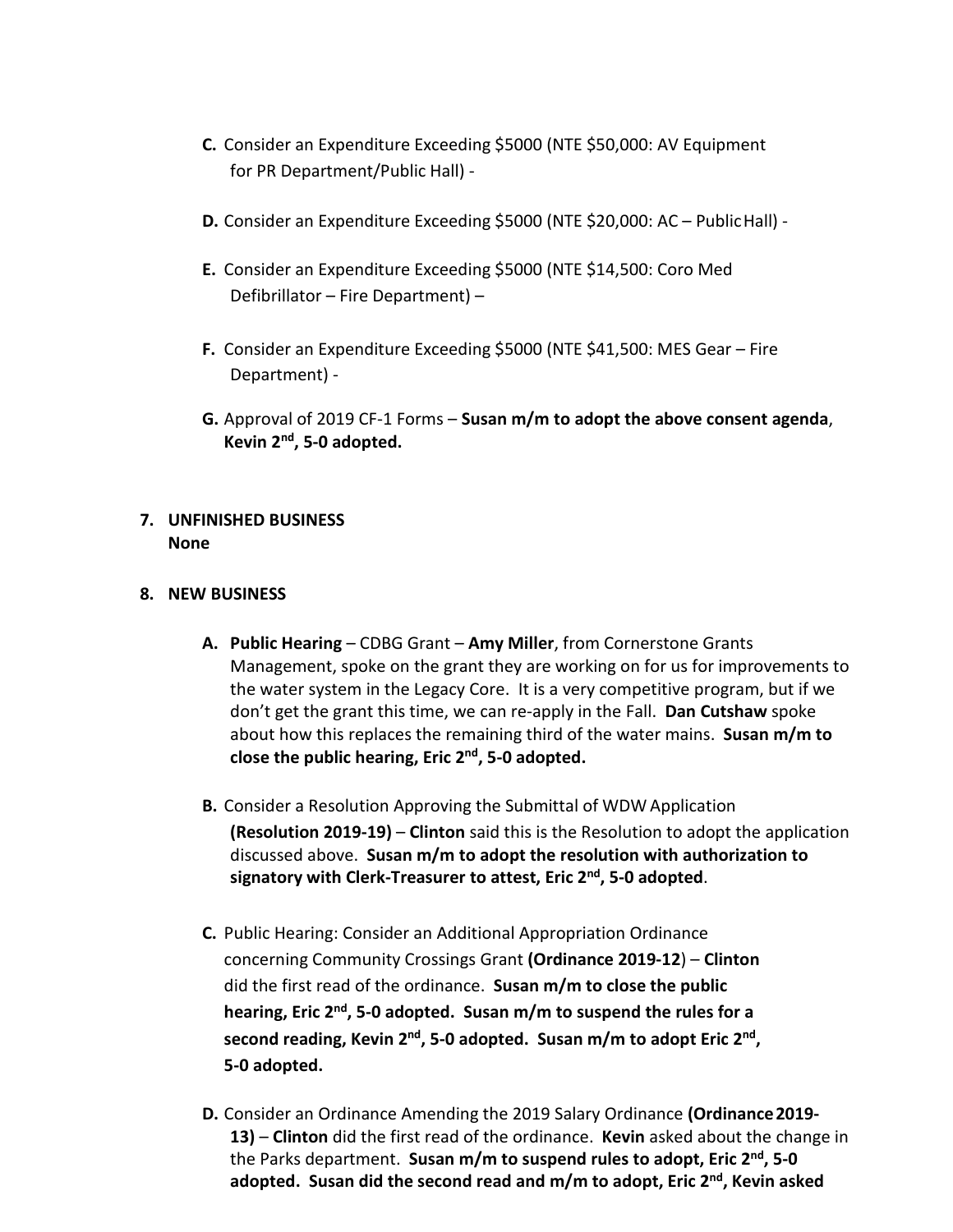**Steve Unger about what was required for the 2nd read – Steve clarified the rules, 5-0 adopted.**

- **E.** Consider a Super Voluntary Annexation Ordinance: First Read Only **(Ordinance 2019-14)** – **Clinton** did the first read of the ordinance. **Kevin** asked where this land was specifically.
- **F.** Consider a Resolution Approving 6 Duke Abatement Applications **(Resolution 2019-16)** – **Clinton read the resolution and m/m to adopt, Susan 2nd, 5-0 adopted.**
- **G.** Consider a Resolution Approving Park 130 Abatement Application **(Resolution 2019-17)** – **Clinton** read the resolution and **Susan m/m to adopt, Clinton 2nd, Eric asked if the RDC voted on this as well, they had (and approved) – 5-0 adopted.**
- **H.** Consider a Resolution Approving Project Arrow Abetment Application **(Resolution 2019-18)** – **Susan read the resolution and m/m to adopt, Clinton 2nd, 5-0 adopted.**
- **I.** Consider an Impact Fee Agreement with Westport Homes **Nathan** talked about how this will give more green space to parks. Discussion ensued. **Jeff m/m to accept the agreement, Eric 2nd, 5-0 adopted.**
- **J.** Consider a Contract for Professional Service (NTE; \$8,750 Panther Park) I [Professional Services Agreement](http://whitestown.in.gov/vertical/sites/%7BB8BE8AC3-9DE8-4247-BCB0-1173F48CC7C3%7D/uploads/Panther_Park_PSA.pdf) – **Kevin** asked **Nathan** is this was overseeing playground equipment being put in Panther Park. Nathan said the equipment is out-of-date and breaking. This is for a company to come in and help with replacing the equipment. **Susan m/m to approve the contract NTE \$8,750 subject to legal review, Kevin 2nd, 5-0 adopted**.
- **K.** Consider a Contract for Professional Service (NTE; \$20,000 Parks Website) [I](http://whitestown.in.gov/vertical/sites/%7BB8BE8AC3-9DE8-4247-BCB0-1173F48CC7C3%7D/uploads/Website__Mobile_App_Proposal.pdf) [Website & Mobile App Proposal I](http://whitestown.in.gov/vertical/sites/%7BB8BE8AC3-9DE8-4247-BCB0-1173F48CC7C3%7D/uploads/Website__Mobile_App_Proposal.pdf) [Mobile App Agreement I](http://whitestown.in.gov/vertical/sites/%7BB8BE8AC3-9DE8-4247-BCB0-1173F48CC7C3%7D/uploads/Mobile_App_Agreement.pdf) [Website](http://whitestown.in.gov/vertical/sites/%7BB8BE8AC3-9DE8-4247-BCB0-1173F48CC7C3%7D/uploads/Website_Development_Agreement.pdf) [Development Agreement I](http://whitestown.in.gov/vertical/sites/%7BB8BE8AC3-9DE8-4247-BCB0-1173F48CC7C3%7D/uploads/Website_Development_Agreement.pdf) [Website Hosting Agreement](http://whitestown.in.gov/vertical/sites/%7BB8BE8AC3-9DE8-4247-BCB0-1173F48CC7C3%7D/uploads/Website_Hosting_Agreement.pdf) – **Nathan** said this is to create a website and have a mobile app which will hold all of the Parks events. Discussion ensued. **Susan m/m to adopt the contract NTE \$20,000 for the above agreement pending legal review, Kevin 2nd, 5-0 adopted.**
- **9. OTHER BUSINESS – Clinton** gave an update about how one of the goals was for the sidewalks in the Town, specifically Legacy Core. He believes he has been able to find the funding to put the Legacy Core Sidewalk on the front burner and hope to have construction started this Fall. Discussion ensued.